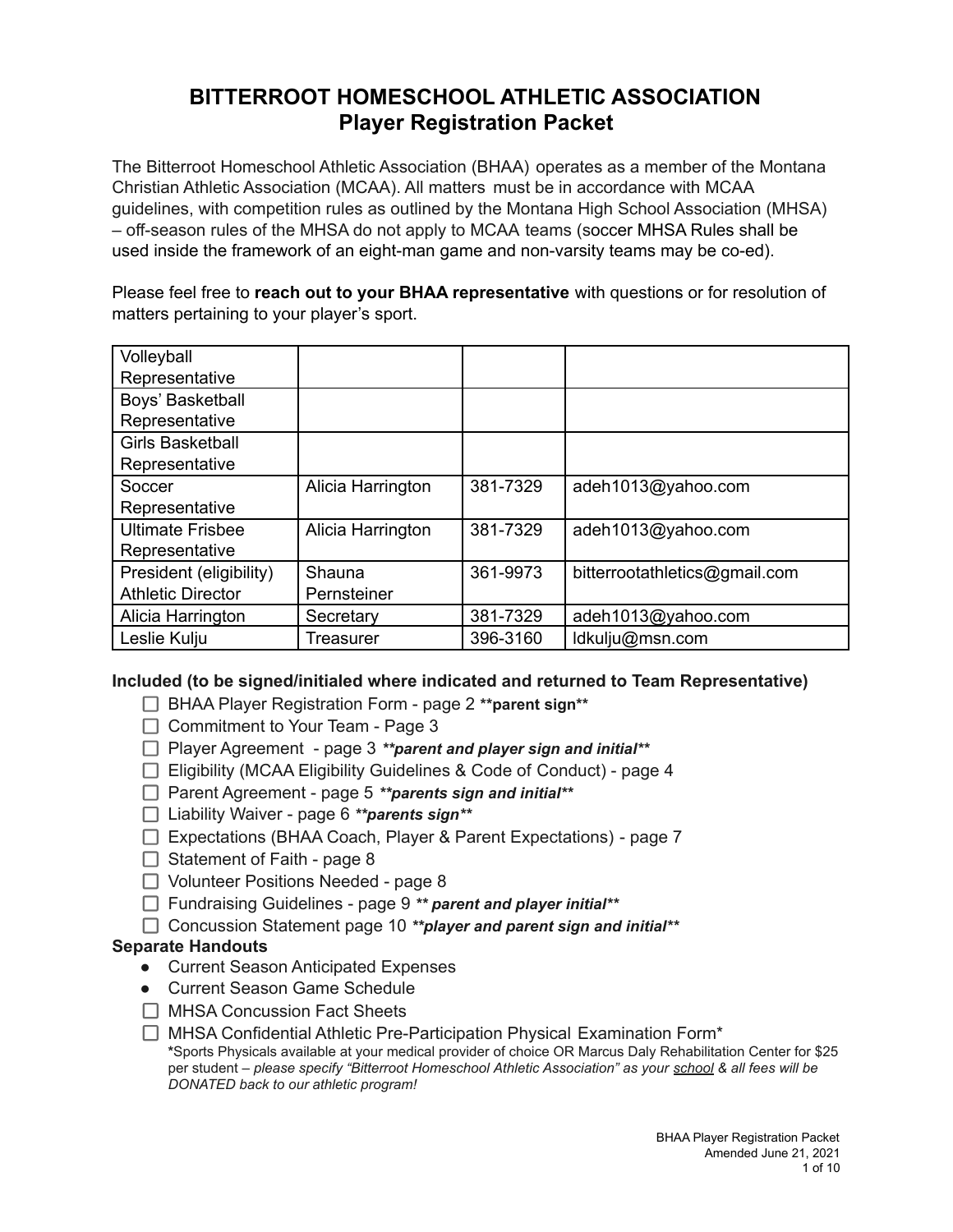# **Bitterroot Homeschool Athletic Association Player Registration**

| <b>Medical Information:</b><br>Please describe any medical condition your coach needs to be aware of:                                                                                                                                                                                                                                                                                                           |                                                                                   |      |                                                                            |
|-----------------------------------------------------------------------------------------------------------------------------------------------------------------------------------------------------------------------------------------------------------------------------------------------------------------------------------------------------------------------------------------------------------------|-----------------------------------------------------------------------------------|------|----------------------------------------------------------------------------|
|                                                                                                                                                                                                                                                                                                                                                                                                                 | ,我们也不能在这里的时候,我们也不能在这里的时候,我们也不能会在这里的时候,我们也不能会在这里的时候,我们也不能会在这里的时候,我们也不能会在这里的时候,我们也不 |      |                                                                            |
|                                                                                                                                                                                                                                                                                                                                                                                                                 |                                                                                   |      |                                                                            |
| Telephone Number for Insurance: (_____) ____________                                                                                                                                                                                                                                                                                                                                                            |                                                                                   |      |                                                                            |
|                                                                                                                                                                                                                                                                                                                                                                                                                 |                                                                                   |      |                                                                            |
| In the event that this player should require emergency medical treatment while participating in<br>the Bitterroot Homeschool Athletic program under the immediate supervision of its designees, I<br>authorize professional medical services that may be deemed necessary.<br>Participation includes possible exposure to and illness from infectious diseases included but not                                 |                                                                                   |      |                                                                            |
| limited to COVID-19. While particular rules and personal discipline may reduce this risk, the risk<br>of serious illness and death does exist. I knowingly and freely assume all risks, both known and<br>unknown, even if arising from the negligence of the releases or others, and assume full<br>responsibility for my participation.                                                                       |                                                                                   |      |                                                                            |
| Parent's Name                                                                                                                                                                                                                                                                                                                                                                                                   | Signature                                                                         | Date |                                                                            |
| Parent's Name                                                                                                                                                                                                                                                                                                                                                                                                   | Signature                                                                         | Date |                                                                            |
| <b>FINANCIAL:</b><br>Payment of \$100 due at registration: Received on _____________, check #<br>Refund Policy: full refund of the \$100 registration fee will be given if an athlete drops out before the first 5<br>practices, after 10 practices a 50% refund will be given, and after the first game no refund will be given.<br>Raffle Tickets and Monies (\$200) due by October/December 1. Received on _ |                                                                                   |      | <b>BHAA Player Registration Packet</b><br>Amended June 21, 2021<br>2 of 10 |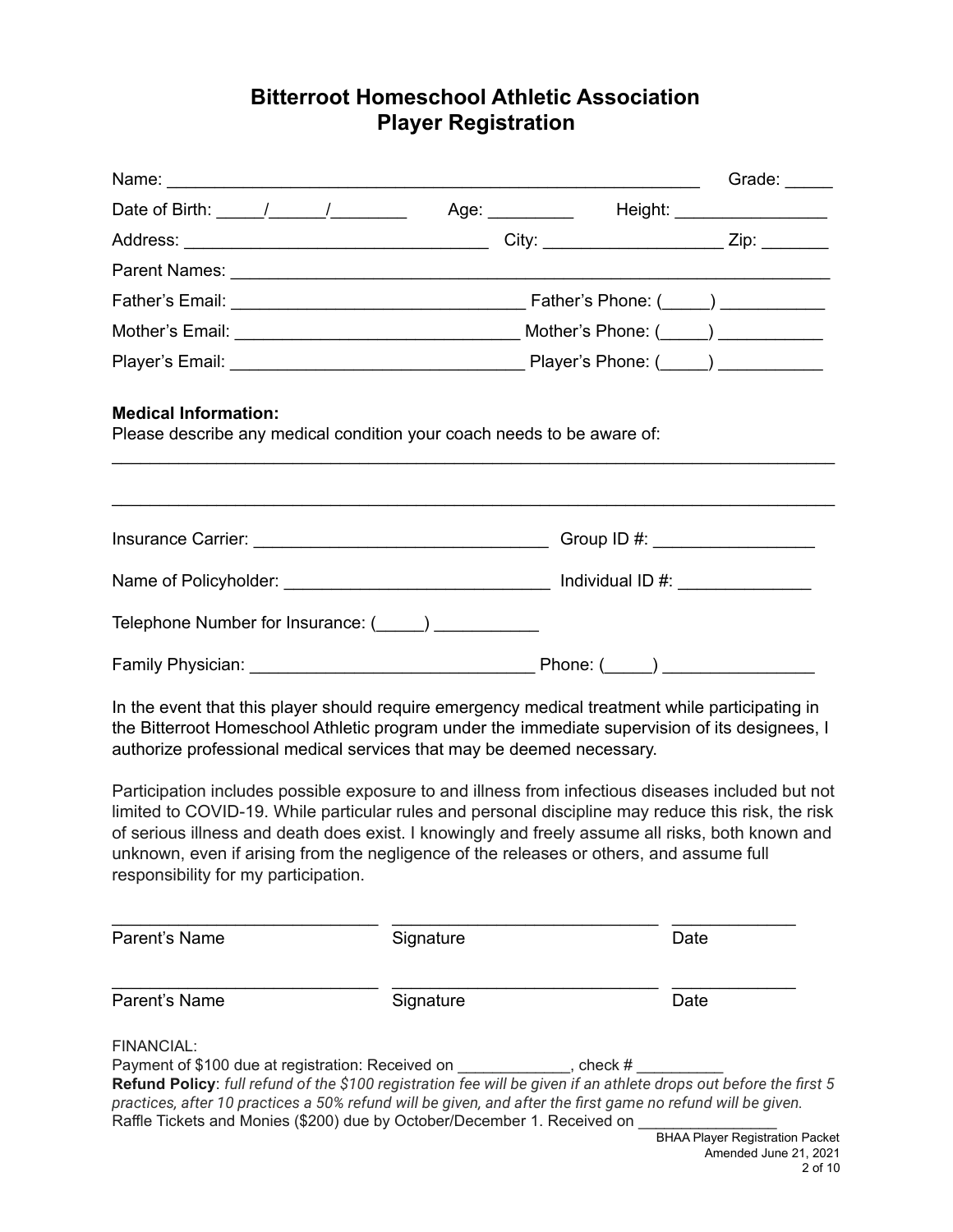## **Commitment to Your Team**

Athletes are expected to commit themselves to the program and continued self- development. *The realization that practice sessions are important is a premise that is vital to a successful sports program and player.* **Athletes and parents should be prepared for a weekly commitment for games and practices.** It is vital that each member understands and accepts their role on the team, as the number of roster positions is relative to the student's acceptance of their individual roles in pursuit of team goals. **Athletes are expected to attend every practice and contest, unless excused by their coach. Timely communication between the coach, parent, and/or athlete is essential.**

For all team members, meaningful contest participation will exist over the course of a season, providing the athlete meets program expectations. A specified amount of playing time, however, is never guaranteed. All registered players who pay fees are guaranteed full access to practices and coaching. As a competitive program, the amount of game time and varsity/junior varsity placement is at the sole discretion of the coach. All athletes must work to earn their play time. Athletes are expected to compete for a position, and earn their position in the starting line-up. The expectation is the same for the starting player as it is for the limited role player. **Every athlete involved on the team has a role in preparing the team for a demanding competitive schedule.**

### **Player Agreement**

As a player I agree to abide by the expectations set forth in the MCAA Code of Conduct, as well as the disciplinary guidelines and team rules of this organization. I understand that my actions may have consequences, and failure to abide by BHAA and team rules may result in suspension or expulsion from the team. I understand that I will be held accountable by parents, coaches, and fellow athletes.

I have read and agree to comply with the player expectations.

Player's Name Signature Signature Date

\_\_\_\_\_\_\_\_\_\_\_\_\_\_\_\_\_\_\_\_\_\_\_\_\_ \_\_\_\_\_\_\_\_\_\_\_\_\_\_\_\_\_\_\_\_\_\_\_\_\_ \_\_\_\_\_\_\_\_\_\_\_\_\_

#### **Both player & parent initial each statement in acknowledgement**:

\_\_\_\_\_ \_\_\_\_\_ I understand the commitment to make every scheduled practice and game, including participation in the state tournament.

If any unforeseen circumstance arises (illness or family emergency) where I am unable to participate in an upcoming contest, I will let the coaches know immediately (1-2 week's advance notice is preferable).

I will communicate with the coaches ALL dates in advance where I have a current scheduling conflict and will reserve all future dates on the calendar for full participation with the team.

| Dates with a current scheduling conflict: |  |
|-------------------------------------------|--|
|                                           |  |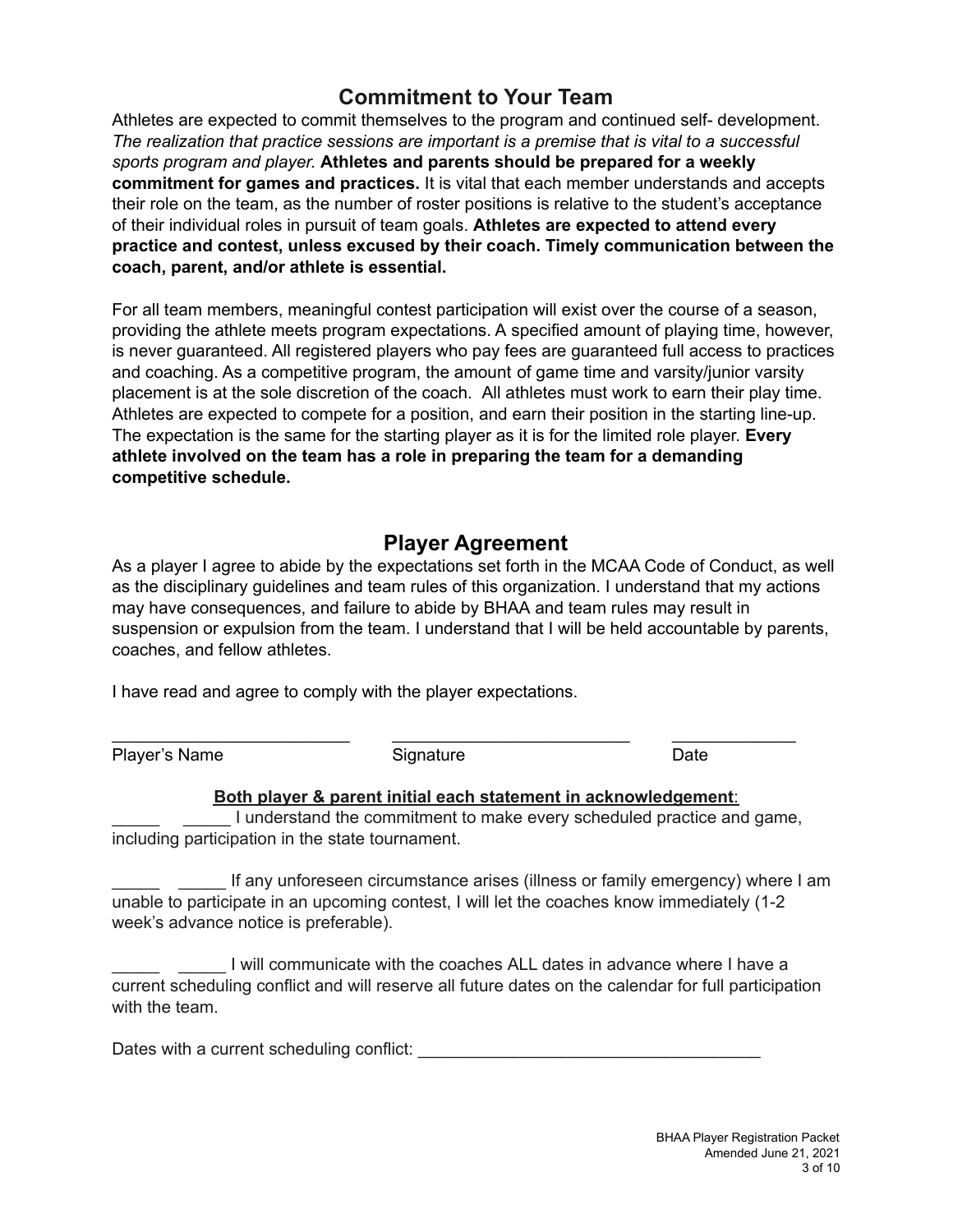# **MCAA By-Laws – Article V: Abbreviated Rules to Be Used for MCAA Sports**

5.A. ATHLETE ELIGIBILITY

5.A.1. Age and Graduation

5.A.1.a.No student is eligible to participate in the MCAA who has turned 19 on or before August 31st of that school year.

5.A.1.b.No student is eligible to participate in the MCAA who has received a GED.

5.A.1.c.No student is eligible to participate in the MCAA who has gone through a graduation ceremony.

5.A.2 Student athletes are allowed to participate in the MCAA at the High School Varsity level for four (4) years.

5.A.2.a.An extension of a fifth (5th) year of participation will be granted to those students who are in the eighth (8th) grade and participation at the High School Varsity Level.The Board of Directors must be informed in writing of such participation.

5.A.2.b.Seventh (7th) grade student athletes are allowed to participate in the MCAA at the High School level only when the total athlete participation is below the following numbers: Soccer—12; Volleyball—9; Basketball—10, without losing a year of eligibility.The Board must be informed in writing of such participation.

5.A.2.c.Seventh (7th) grade student athletes are allowed to participate in the MCAA at a Sub-Varsity High School level without losing a year of eligibility. The Board must be informed in writing of such participation.

5.A.3. Any student who is not in full-time attendance at an MCAA member school/ association, must have Board approval.A written request for a Board ruling must be made prior to participation.

5.B. MCAA ATHLETIC PARTICIPATION

**5.B.1.** Players must play for the respective team in their geographic area at which they must be in full-time attendance. No student may establish athletic eligibility concurrently at two schools. Dual enrollment is not recognized for the purpose of eligibility in MCAA activities.

5.B.2. Girls play girls' sports and boys play boys' sports.

**5.B.3.** A student enrolled in an MCAA member school in which no high school program is available to him/her may, upon Board approval, be granted eligibility to participate within the program of an alternate MCAA organization in the student's geographic area.

A student with no program available to him/her, who is not enrolled in a member school but who wishes to participate within the MCAA, must submit a formal written statement to the Board requesting the privilege to participate as an eligible athlete within a specific member organization.

A student enrolled in a school which is a member of a high school athletic association other than the MCAA will not be granted permission to participate in an MCAA program.

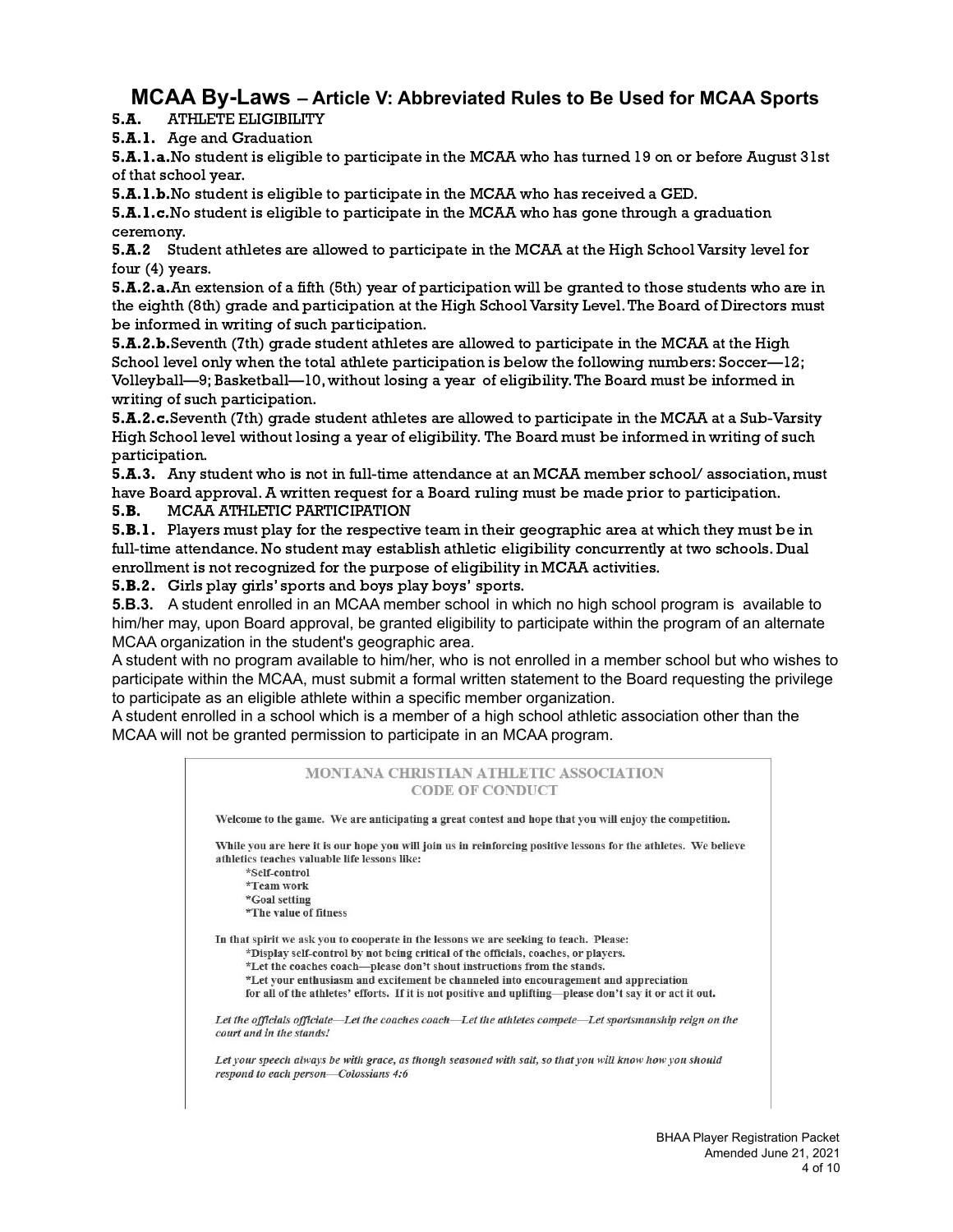## **Bitterroot Homeschool Athletic Association Parent Agreement**

By having my child join this athletic team, I the undersigned parent, recognize that by allowing my child to play I will be actively involved in the following ways:

- $\Box$  I certify that my player meets the eligibility requirements set forth by the MCAA and BHAA for this sport. I am currently home educating my child (or qualify under MCAA By-Laws) and he/she is passing. If my child does not maintain a satisfactory level, I will notify the coach or athletic director.
- $\Box$  I will encourage my child to abide by the team rules, program guidelines, and social media etiquette. I agree to encourage and promote the standard of expected behavior for my player and allow his/her participation in team Bible-based character building activities
- $\Box$  I will maintain self-control during all games, respecting the officials, coaches, players, parents, and fans of either team.
- $\Box$  I will assure that I, my family, and guests respect proper gym etiquette: (Refrain from wearing street shoes on gym floors. Do not leave garbage in the stands after games. Do not confront coaches before or after a scheduled game. Do not leave children unattended at any time during the game.)
- $\Box$  I recognize that BHAA is a competitive athletic program and playing time is at the sole discretion of the coach, and I will support the coach in his/her decision regardless of whether I agree with him/her.
- $\Box$  At the high school level, it is encouraged and preferred that the athlete approach his/her coach with any concerns directly. If there are issues with the coach(es), I will encourage my athlete to approach the coach directly with their concern. If there are further issues with coach(es), other parent or player as it relates directly to the functioning of the team, I will first approach the coach or parent directly with my concerns, according to Matthew 18:15-17 (after a suitable cooling-off period and at a suitable time, specifically - NOT at the beginning or middle of a practice or a game. Do NOT interrupt a practice or a game.) If I am unable to reach a satisfactory resolution to my concerns, I will submit a written, signed document to the Athletic Director at the published email, and the Athletic Director will present more serious matters to the board for review. If it is a concern of a personal nature, conflict will be resolved by approaching the other person directly, prayerfully and with a heart bent to reconciliation. If you are unable to reach a resolution, you should proceed as outlined in Matthew 18: 15-17 (i.e. directly, with 2 or 3 witnesses, then their church/pastor).
- $\Box$  If I need to discuss something with my child's coach, I am free to contact him/her at their given number or email. If for some reason my child will not be attending a practice or game, I will let the coach know as soon as I know of the situation.
- I will not transport players if (1) I use alcohol, (2) I use any medications or drugs that could impair my driving ability, or (3) I do not have a valid driver's license and current auto insurance.
- $\Box$  I understand that parents will be taking pictures that may include my child. I give my permission to post these pictures on homeschool community and BHAA websites and Facebook pages for advertising, promotion and sharing purposes.
- $\Box$  Travel responsibility to and from practices and games is that of the parents.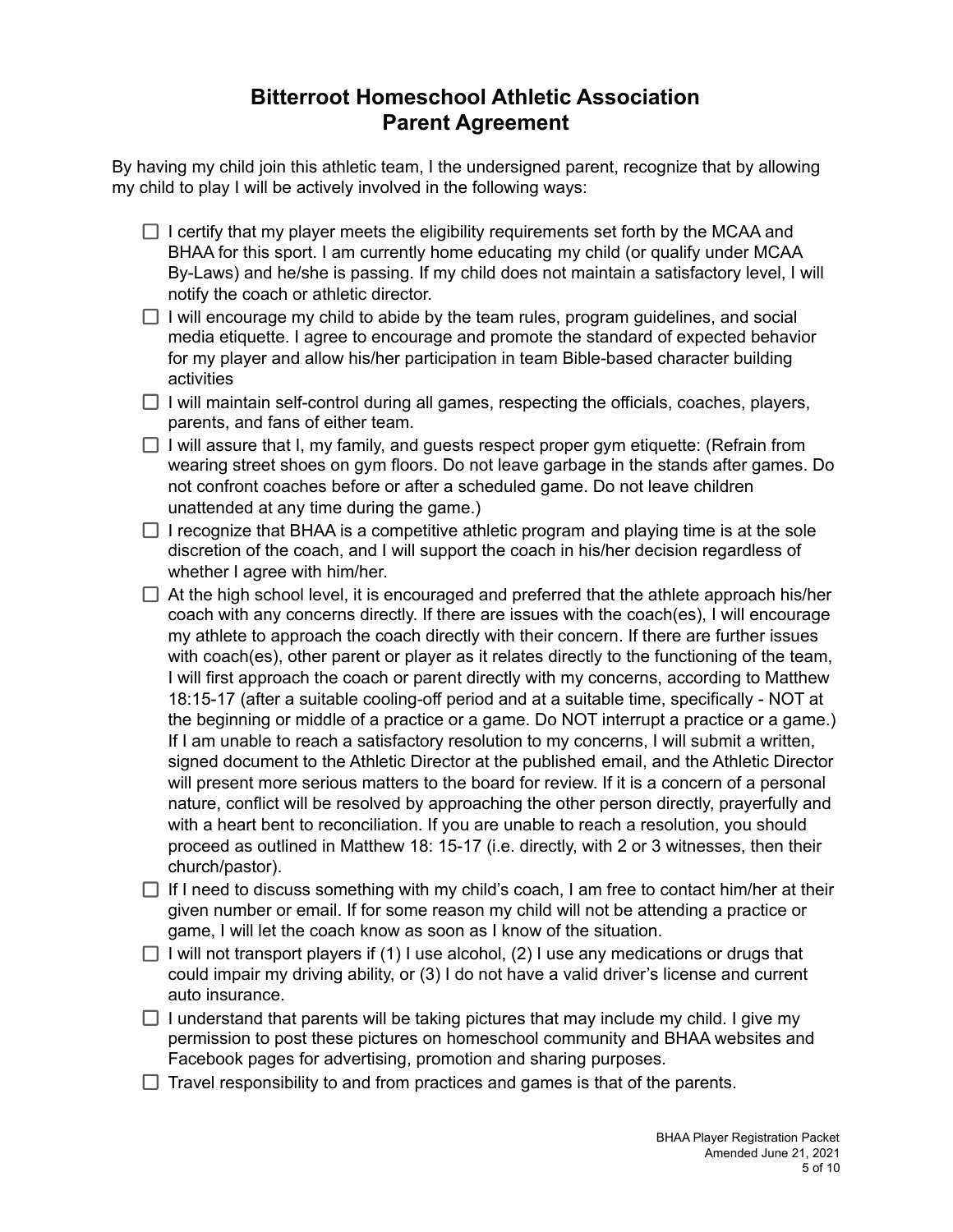- $\Box$  If a player has been removed from a game or practice for suspected concussion, he/she needs a medical release to return to practices/games from a doctor.
- $\Box$  It is required that my student obtains a sports physical prior to participating.
- $\Box$  Every player is expected to participate in fundraising activities.
- $\Box$  I agree to accept financial responsibility for any willful or malicious damage resulting from my player's action.
- $\Box$  I understand I will be asked to sign up for parent responsibilities.
- $\Box$  I understand that if my family fails to abide by this agreement, the board has the authority to bring disciplinary action or ask my family to leave the program.

I have read and understood and agree with the above Parents' Agreement.

| Parent's Name | Signature | Date |
|---------------|-----------|------|
| Parent's Name | Signature | Date |

### **Liability Waiver**

In consideration of the acceptance of my player's entry into the BHAA program, I hereby, for myself, heirs, executors, and personal representatives, waive and release any and all rights and claims for damages I may have against sponsors, organizers, and volunteers of said athletic organization or their representatives. I waive and release any and all damages or injuries incurred due to my player's participation in said athletic organization. I understand that sports have certain inherent dangers and I accept and understand those risks.

Although the BHAA may carry medical or liability insurance, I understand that having medical insurance to cover my player while participating in the athletic program is my personal responsibility.

I have read the above Liability Waiver and assumption of risk agreement, fully understood its terms, and understand that I have given up substantial rights by signing it, and sign it freely and voluntarily without any inducement.

| Parent's Name | Signature | Date |
|---------------|-----------|------|
| Parent's Name | Signature | Date |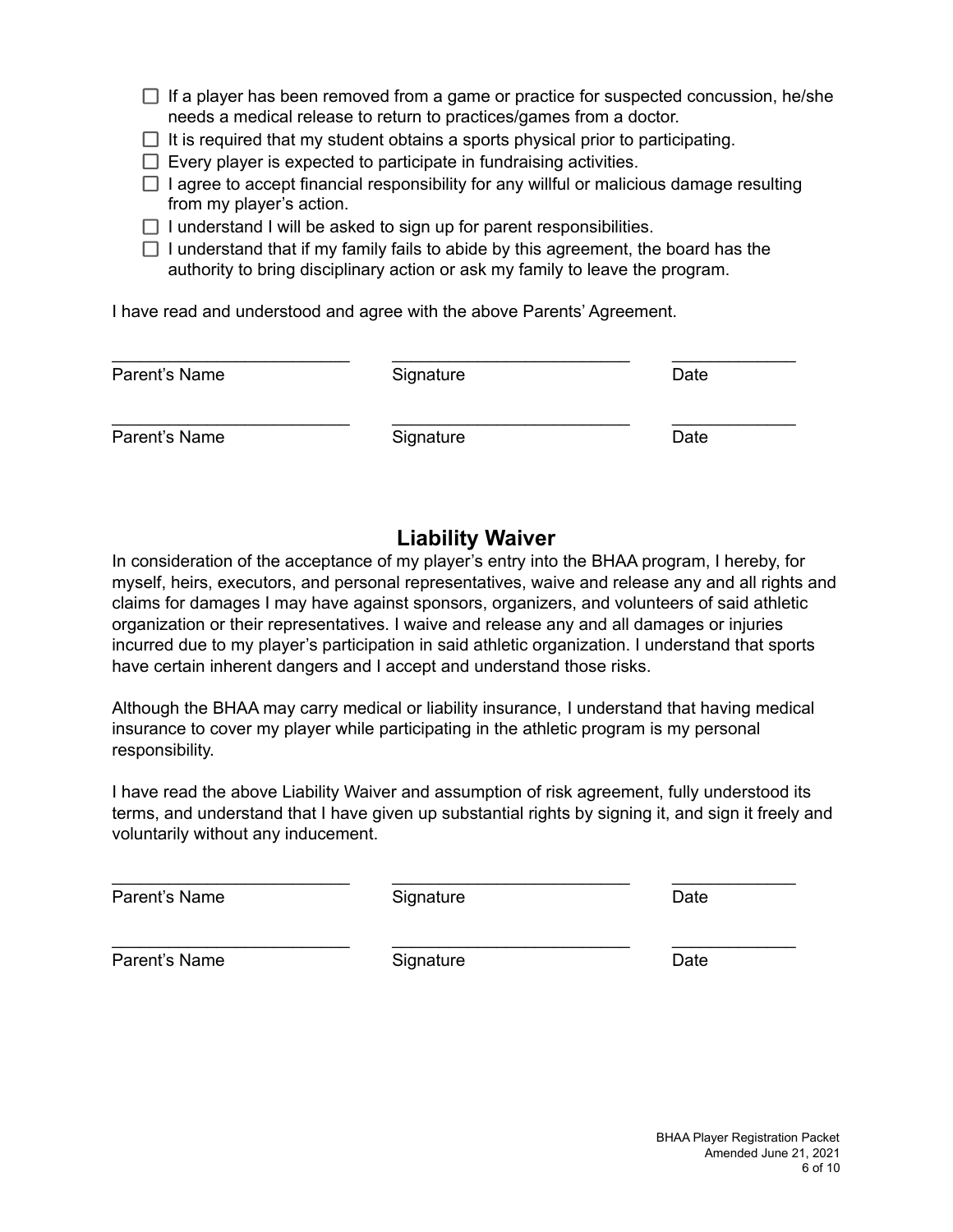## **Bitterroot Homeschool Athletic Association Coach, Player & Parent Expectations**

"So whether you eat or drink or whatever you do, do it all for the glory of God." (1 Corinthians 10:31)

### **BHAA expects its Coaches to:**

- 1. Be responsible for their own behavior and also the behavior of their team members, their parents, and fans.
- 2. Lead by example in being respectful of other players, coaches, fans, and officials at all times.
- 3. Provide a sports environment for their team that is free of drugs, tobacco, alcohol, and abusive language at all BHAA events.
- 4. Place the emotional and physical well-being of their players ahead of a personal desire or external pressure to win.
- 5. Never publicly demean a player, official, opposing coach, or parent.
- 6. Ensure that their players are supervised by a coach or another designated adult and never allow their players to be left unattended or unsupervised at a game or practice.
- 7. Never knowingly permit an injured player to play or return to the game.
- 8. Take reasonable steps to see that all equipment used by their players is safe and conforms to standards.
- 9. Take the initiative in resolving any known or suspected conflict relating to a player or family.
- 10. Accept positive and negative feedback graciously as from the Lord.
- 11. Communicate expectations including these BHAA expectations clearly to players and parents.

### **BHAA expects its Players to:**

- 1. Be courteous to opposing teams and treat all players, officials, and coaches with the utmost respect, whether or not they agree with a call
- 2. Be modest in victory and gracious in defeat.
- 3. Demonstrate good sportsmanship before, during, and after games. Stay composed and exercise "self-control."
- 4. Respect the privilege of using playing facilities by cleaning up benches, locker rooms, stands, and grounds after a practice or game.
- 5. Refrain from use of alcohol, tobacco, and illegal drugs.
- 6. Avoid profanity or demeaning speech on all occasions, on and off court, even in the "heat of competition."
- 7. Be an encourager.
- 8. Understand that the TEAM comes before the welfare of an individual player.
- 9. Be willing to serve in any role to build TEAM success.
- 10. Show up for practice on time, with proper equipment, and ready to play.
- 11. Make reasonable efforts in advance to be excused from any scheduled classes or activities that conflict with practices, games, or team functions.
- 12. Communicate to the coach ahead of time when they will miss a practice or game.
- 13. Dress in a manner that could not be considered offensive or morally suggestive at all BHAA events.
- 14. Tell the coach of their concerns or problems instead of talking to others about them.
- 15. Seek to resolve personal conflicts with teammates. Speak to them first and seek reconciliation.
- 16. Maintain the dignity and privacy of my teammates.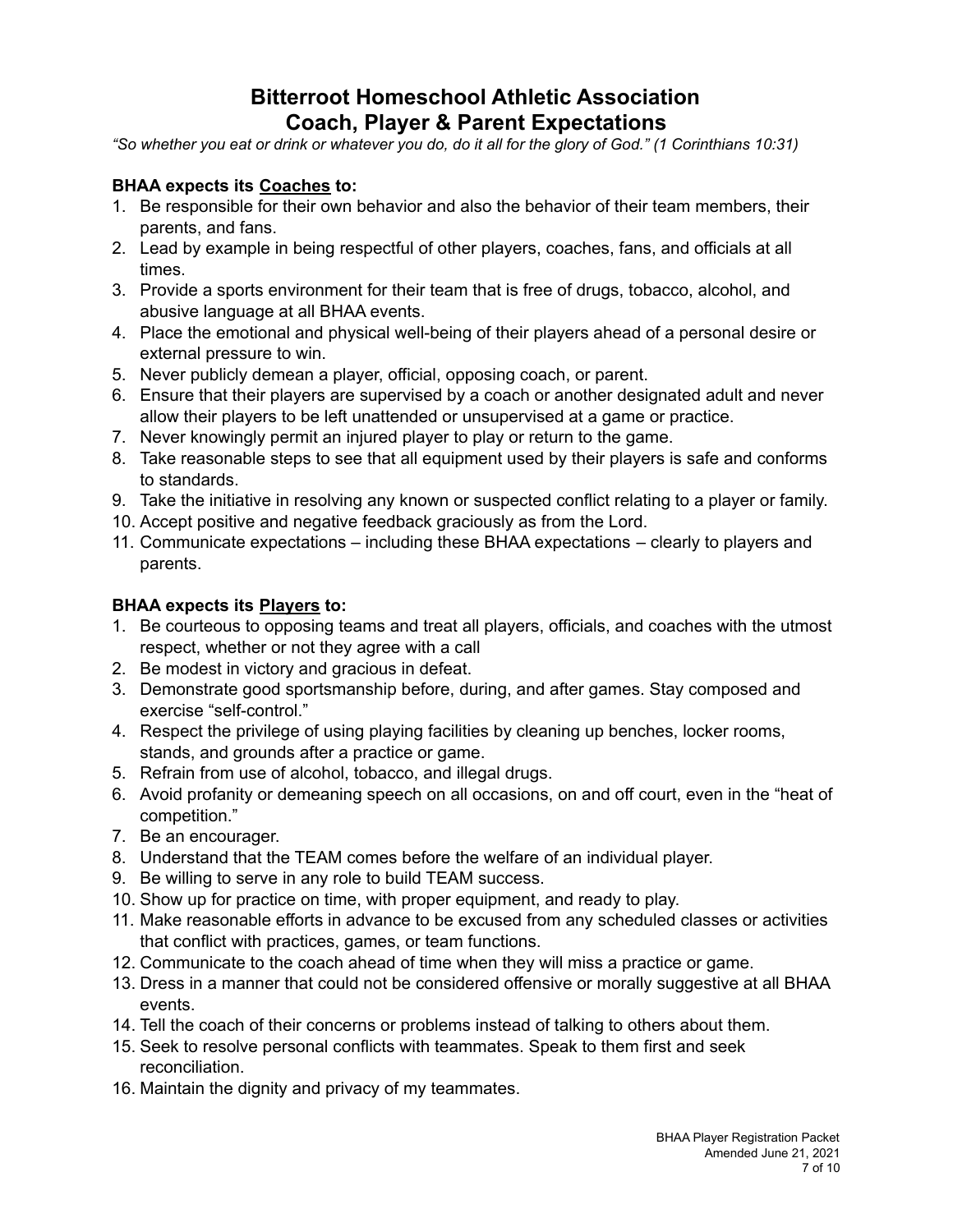### **BHAA expects Parents to:**

- 1. Trust the coach to coach the team.
- 2. Volunteer to help with team needs whenever possible.
- 3. Let the officials and umpires call the game, remembering that they too are only human and that rarely is the outcome of a game determined by a "bad call."
- 4. Demonstrate exemplary sportsmanship at games by using only positive cheers and never laughing at errors or jeering an opponent.
- 5. Advocate a sports environment that is free of drugs, tobacco, alcohol, and abusive language, including profanity, and refrain from their use during any BHAA event.
- 6. Assist their athletes to show up to practice and games on time, with proper equipment, and ready to play.
- 7. Direct their athletes to communicate to the coach in advance of any anticipated missed practices or games.
- 8. Speak to the coach privately (and not to others) about any issues concerning any aspect of their family or athlete's participation on a BHAA team.
- 9. Speak to the Athletic Director about any issue not adequately resolved with a coach.
- 10. Be familiar with the MCAA rules of eligibility and to notify the coach of any reason their athlete might not qualify to play with BHAA.
- 11. Fill out the post-season evaluations with truth and love.

# **The BHAA Statement of Faith**

The BHAA is a Christian organization, and as such will govern itself and operate its teams according to its Statement of Faith. We believe in and unqualifiedly affirm:

- The inspiration of the Bible, equally in all parts and without error in its origin.
- The one God, eternally existent Father, Son, and Holy Spirit, who created man by a direct immediate act.
- The pre-existence, incarnation, virgin birth, sinless life, miracles, substitutionary death, bodily resurrection, ascension to Heaven, and second coming of the Lord Jesus Christ.
- The fall of man, the need of regeneration by the operation of the Holy Spirit on the basis of grace through faith and the resurrection of all; to life or damnation.
- The spiritual relationship of all believers by the Lord Jesus Christ, living a life of righteous works, separated from the world, witnessing His saving grace through the ministry of the Holy Spirit.

### **Volunteer Positions Needed**

(circle areas where you can help)

| Fundraising | Line Judges (volleyball home games, 2 parents)                               |
|-------------|------------------------------------------------------------------------------|
| Asst. Coach | Score Book (all games)                                                       |
| Equipment   | Scoreboard (home games for volleyball and basketball)                        |
| Sponsor     | Set-Up & Tear Down (home games)                                              |
| Concessions | Team Communication (from coach to parents)                                   |
|             | Board Representative - Soccer, Volleyball, Boys Basketball, Girls Basketball |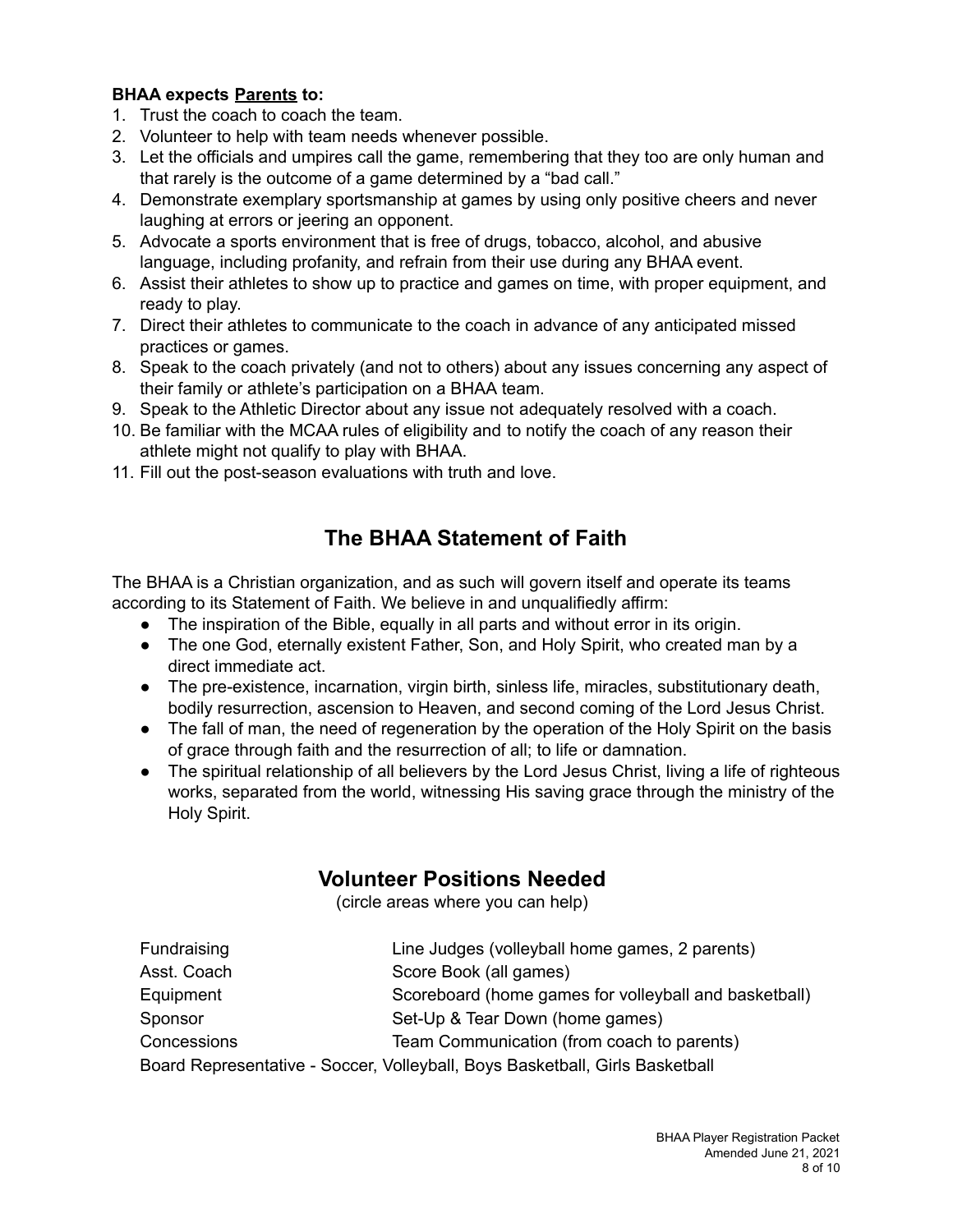## **Bitterroot Homeschool Athletic Association Fundraising Guidelines**

#### PRIMARY FUNDRAISER (raffle tickets)

Participation in the primary fundraising activity is encouraged to promote individual growth, as well as to foster a team-building experience. Full participation in the team's primary fundraiser for the year is strongly encouraged. Fundraising plays a vital role in the development of the athlete. Not only does fundraising lay a foundation for the future growth and success of the program, but achievement outside of one's comfort zone and communicating with the public serve to build a cohesive team spirit and personal confidence.

Alternate fundraising activities (car washes, etc.) must be submitted in writing and approved by the BHAA board prior to said activity, and are the sole responsibility of the individual choosing to organize such activity. Such additional activities MAY, with written board approval, replace the player's participation in the primary fundraiser but will not replace their responsibility of minimum fundraising goals. If the individual's minimum goal is not met (i.e. 10 raffle tickets), the player is responsible to make up the difference in funds. All fundraising funds (whether from the raffle tickets sales or alternate activity) are due at the same time. (i.e. October 1 for fall sports and December 1 for winter sports).

#### **Parent and Player Initial:**

\_\_\_\_\_ \_\_\_\_\_ I will commit to full participation in the team's fundraiser, reaching minimum individual goals. I understand that if I do not reach minimum fundraising goals that I will

be responsible to make up the difference out of my own finances.

#### SPONSORSHIPS

**Sponsorships are not a substitute for the primary fundraiser.** Team budgets are set based upon anticipated fundraising activities. Requests for sponsorship fulfill additional needs of the team, as specified by the donor per the sponsorship form. Advertising by sponsors will appear in all sports' programs.

#### **CONCESSIONS**

Concession sales are voluntary and based solely upon parent interest. The individual parent is responsible to purchase concession items, provide change to customers, track income and expenses, and to organize other parents to help (filling roles to manage the athletic contest takes precedence).

Parents interested in providing concessions should submit to the BHAA board a written proposal of concession items they will provide and a plan for managing sales & communication to home and competing teams, as well as for facility clean-up and garbage removal (clean-up includes kitchen and all areas where food is eaten). Concession sales are expressly for the benefit of the team/organization. The church does not approve any for-profit activity. All profits should be turned in to BHAA representative in a timely manner.

Concession sales requiring the use of a kitchen must contact Lone Rock Bible Church and complete a facility use form in advance. Athletic activities are specifically not permitted to use the kitchen unless approved in advance by the deacons. It is the responsibility of the concessionaire to confirm with the church whether the activity has been approved. Approval should not be assumed.